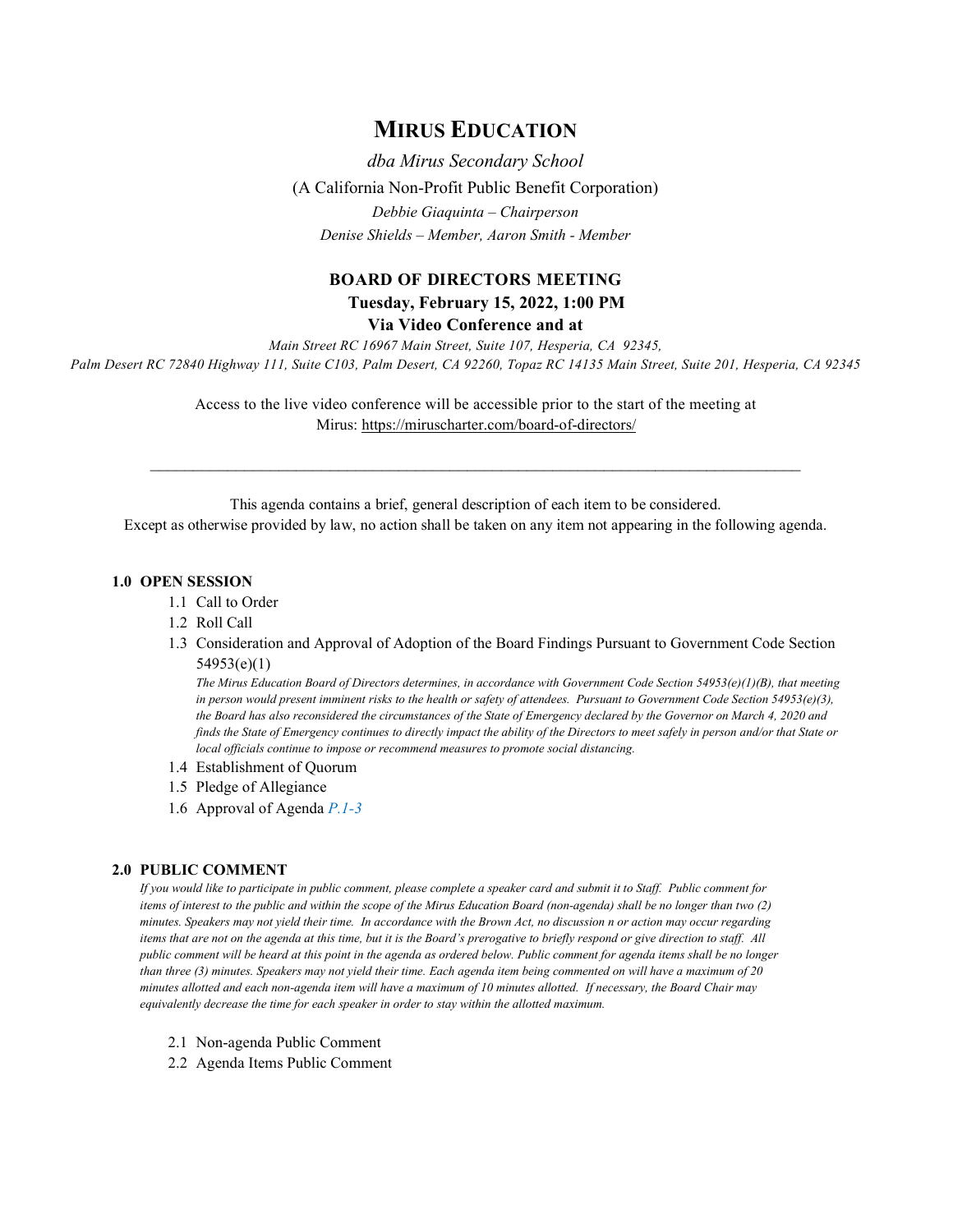### *3.0* **PUBLIC HEARING –** *Time Certain 1:05 p.m., or soon thereafter*

*The Governing Board of Directors encourages participation by parents, teachers, and members of the community interested in the affairs of Mirus Secondary School.*

3.1 Public Hearing for the A-G Completion Improvement Grant Presented by Tim Tuter *P.4-9*

### **4.0 CLOSED SESSION**

- **4.1** Board Chairman Announcement Regarding Closed Session Items
- **4.2** Public Comment on Closed Session Items

## **MOVE TO CLOSED SESSION**

**4.2.1** Conference with Legal Counsel--Anticipated Litigation Significant Exposure to Litigation Pursuant to Paragraph (2) Or (3) Of Subdivision (d) Of Section 54956.9: (one case*)*

#### **RETURN TO OPEN SESSION**

4.3 Report out of action taken in closed session, if any.

#### **5.0 ADMINISTRATIVE ITEMS**

- 5.1 Consider Approval of Revised 2021-2022 Meeting Calendar To Include Additional Regular Meeting On Tuesday, March 15, 2022, 1:00 pm
- 5.2 California Fair Political Practices Commission Statements of Economic Interests Form 700 Annual Filing *P.10-32*
- 5.3 Consider Approval of Terms of Lease Renewal for APN # 0410172350000
- 5.4 Consider Approval of Terms of Lease Renewal for APN #640140031-9
- 5.5 Consider Approval of Terms of Lease Renewal for APN #3057121220000

#### 5.6 Presidents Report

- 5.6.1 Midyear Retreat Update
- 5.6.2 New Assignments
- 5.6.3 Partners and Collaborators
- 5.7 Strategic Plan Update
	- 5.7.1 Mirus Secondary School
		- 5.7.1.1 School Participation Report for the Period of 2021- 2022 Months 3-6: 8/23//2021 – 12/10/2021 *P. 33-36*

#### **6.0 CONSENT AGENDA**

**All matters listed under the consent agenda are considered by the Board to be routine and will be approved/enacted by the Board in one motion in the form listed below.** Unless specifically requested by a Board member for further discussion or removed from the agenda, there will be no discussion of these items prior to the Board votes on them. The President recommends approval of all consent agenda items.

- 6.1 Consider Approval of Meeting Minutes for December 9, 2021 *P.37-38*
- 6.2 Consider Approval of 2020-2021 School Accountability Report Card P.39-66